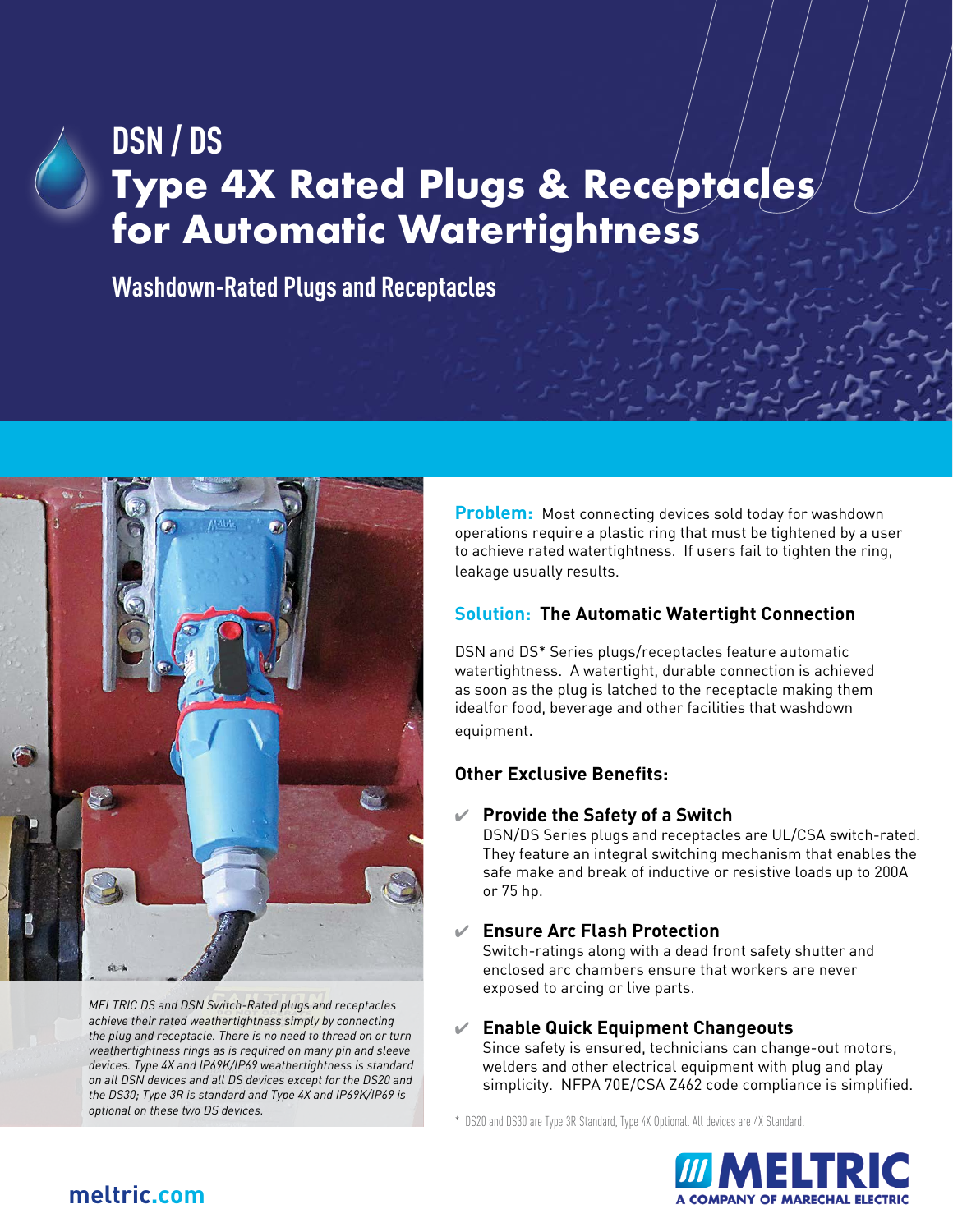# **Best Practices in Washdown Environments**



## ORDERING BEST PRACTICES

### **Choose the best accessories for watertightness**

#### **Threaded Handles + Cord Grips**

For maximum protection from water ingress MELTRIC recommends handles with threaded NPT connections (PH or H type) sized to mate with a standard cord grip (with or without mesh). When installed properly the PH handle with cord grip offers a durable, watertight seal.

### **Male Plug Caps**

When a plug is left in the disconnected state the male contacts are exposed. To prevent water exposure, two types of caps are available. When fully inserted over the male inlet the Protective Cap provides excellent protection. If a lockable cap is preferred the Padlockable Plug Cap will provide rated watertightness as well as enable plug lockout.

#### **Finger Drawplates**

Finger drawplates are recommended for easier connector closure on cord to cord assemblies.

#### **Selecting Lid Options**



Select the **NC** lid when receptacles are readily accessible and visible.

*DSN60 Order Example: 63-68043-NC*



Select the **NO** lid when receptacles are not easily accessible and visible.

*DSN60 Order Example: 63-68043-NO*

NC and NO lids must be fully closed prior to washdown.

#### **Order the Best Plug/Receptacle Options for Washdown Performance**

Choosing the appropriate lid will ensure the receptacle operates with maximum performance in washdown environments. MELTRIC receptacles are available in either a normally open (NO) or normally closed (NC) lid option. Here are some guidelines to determine which lid option is best for you:

- $\blacktriangleright$ **Normally Closed:** The NC lid requires an operator to manually close it to obtain a complete watertight seal. It is recommended that this option should be used when an operator is less than 20 feet from the device or within easy reach. This ensures the operator can see the **NC lid needs to be manually closed prior to washdown operations** in order to keep the plug and receptacle dry.
- $\blacktriangleright$ **Normally Open:** If an operator is more than 20 feet from the device, as in cord drop applications, the NO lid option is recommended because at a distance it is easily seen and readily indicates that the receptacle lid **needs to be manually closed** before washdown operations in order to keep it dry.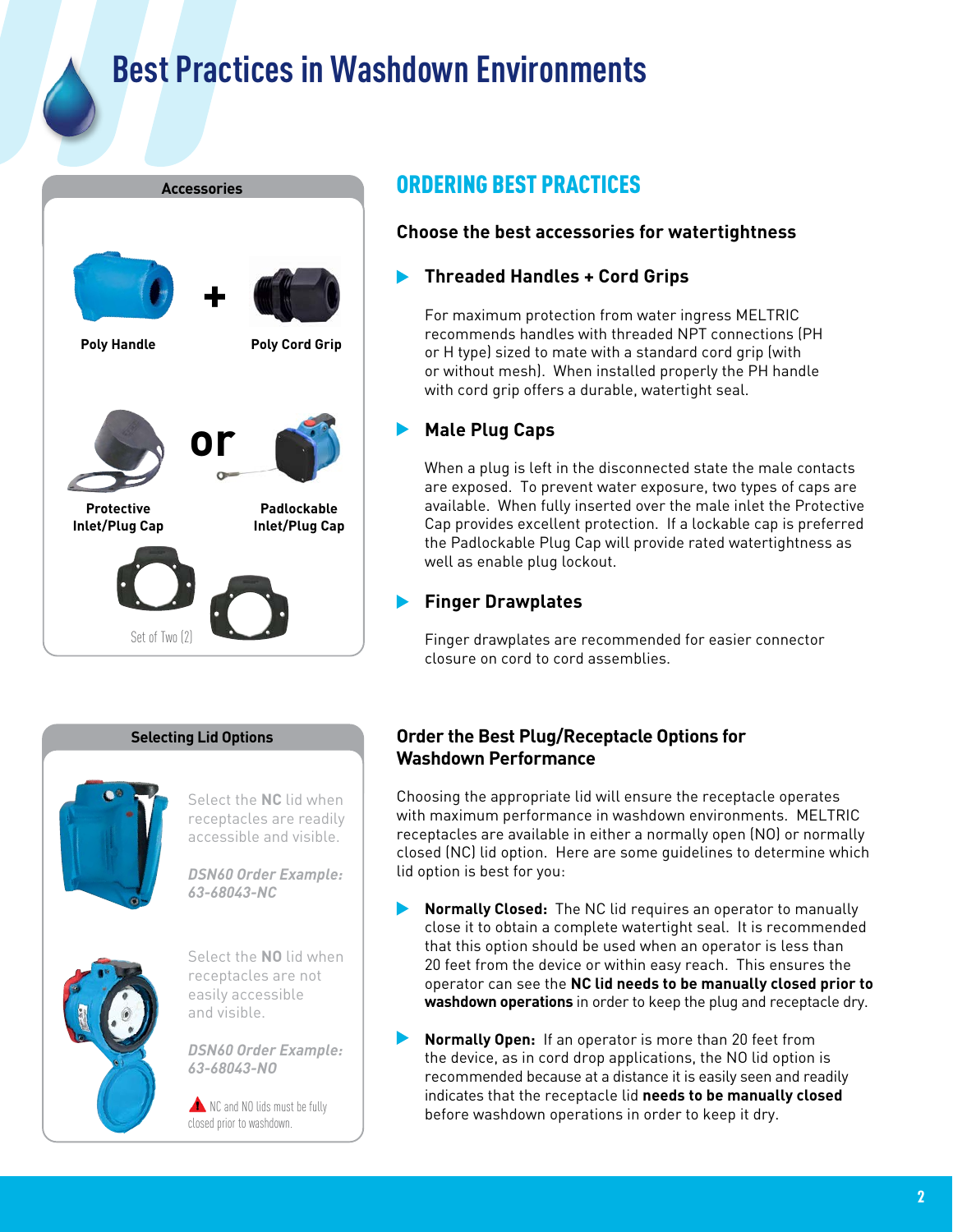## **Best Practices in Washdown Environments**





Use cord grips with mesh on the receptacle side to maximize resistance to cord pullout.

## INSTALLATION BEST PRACTICES

#### **Installing a DSN/DS for Maximum Watertightness**

Since MELTRIC devices are used in a wide variety of applications and environments, they possess different mounting options made capable by their modular design. But for washdown environments, plugs and receptacles should be installed in a manner that will prevent water from entering the device during a washdown event. Here are some guidelines for installing a MELTRIC device for washdown environments:

- **Mounting Orientation:** Always install the receptacle (or inlet) so it is pointing down and the plug pointing up. This will ensure water goes over the device during washdowns. (If the receptacle is mounted pointing up, it will act like a cup and collect water during washdowns and potentially flood the device with water.
- **Threaded Handle Accessory:** A threaded poly handle (PH) is preferred over the commonly used Nylon Handle because the threaded handle enables a more watertight seal when a mating cord grip is properly installed.
- **Sealer Tape on Cord Grip:** Poly/threaded handles that allow third party cord grips must be sealed to keep water out. Always use sealer tape on the NPT fittings of the handle.



It is best to install the receptacle so it is pointing down with the plug pointing up. For washdown environments, a Threaded Handle with cord grip would have been a better accessory choice over the Nylon Handle shown.